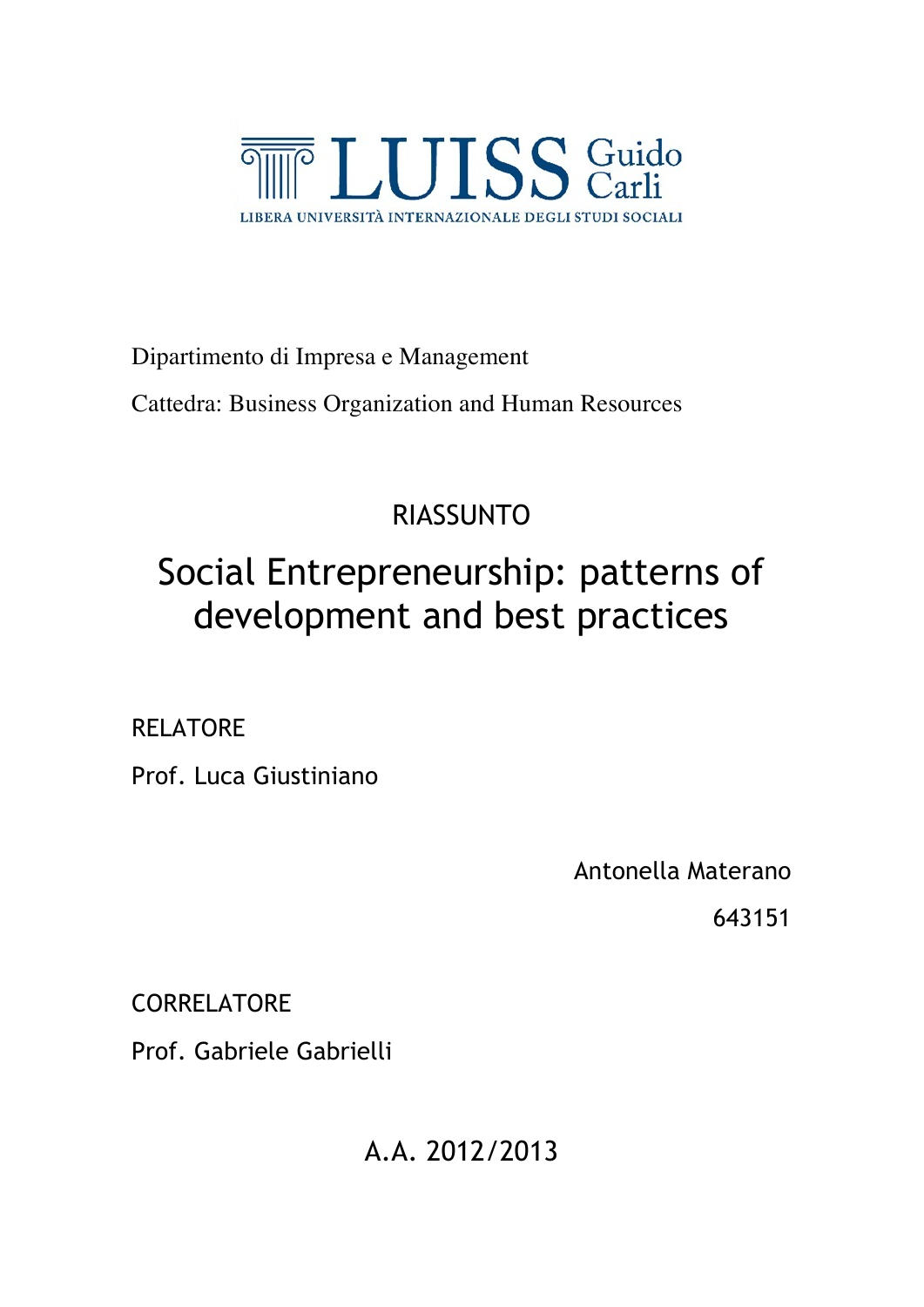#### **TABLE OF CONTENTS**

#### **PREFACE**

#### **CHAPTER I**

#### *A study of the pattern followed by social entrepreneurs*

| Abstract          |
|-------------------|
| Introduction      |
| Literature review |
| Methodology       |
| Results           |
| Conclusion        |
| References        |
| Appendices        |

#### **CHAPTER II**

### *How companies can successfully engage in social entrepreneurship: danone.communities case* **Overview** Groupe Danone origin Social commitment Bangladesh children saved by yogurts Danone.communities in Senegal: la Laiterie du Berger Conclusion

#### References

#### **CHAPTER III**

#### *How a social entrepreneurship structured solution can add value to traditional entrepreneurship: V.I.V.A. case*

Overview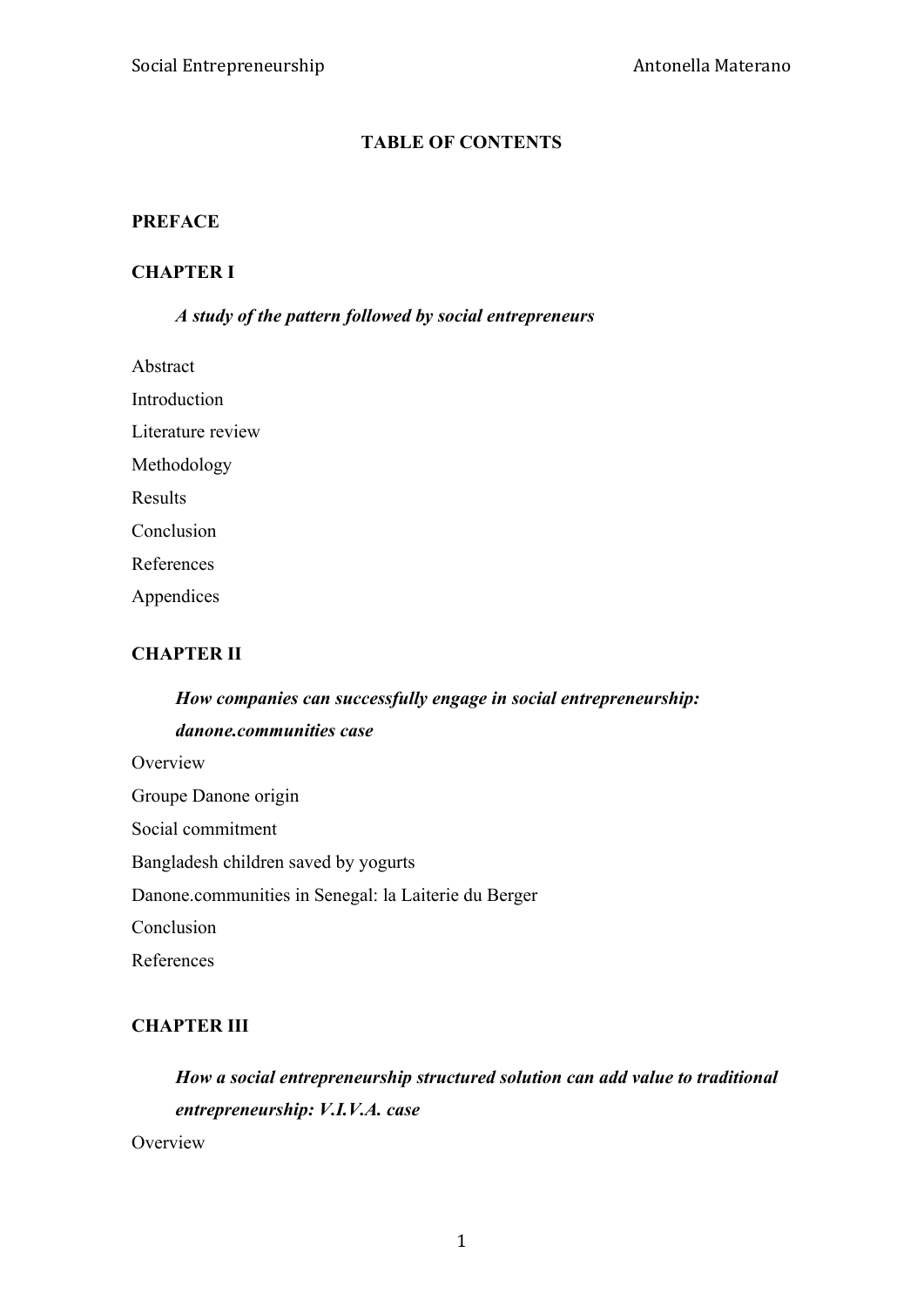The problem

Survey results

The opportunity

The value proposition

The solution

**Resources** 

The pilot

Impact assessment

Funding & Sustainability

Scaling

References

Appendices

#### **CHAPTER IV**

# *Human resources management and partnerships in social enterprises*

#### **Team dynamics and human resources development**

**Overview** 

Challenges faced by teams in social enterprises

Non-Profit Leadership Team Diagnostic

#### **How partnerships empower social entrepreneurs and human resources**

Why partnership are crucial

The four stages of partnering process

Most common mistakes in partnering

References

#### **ENDNOTE**

#### **ACKNOWLEDGMENTS**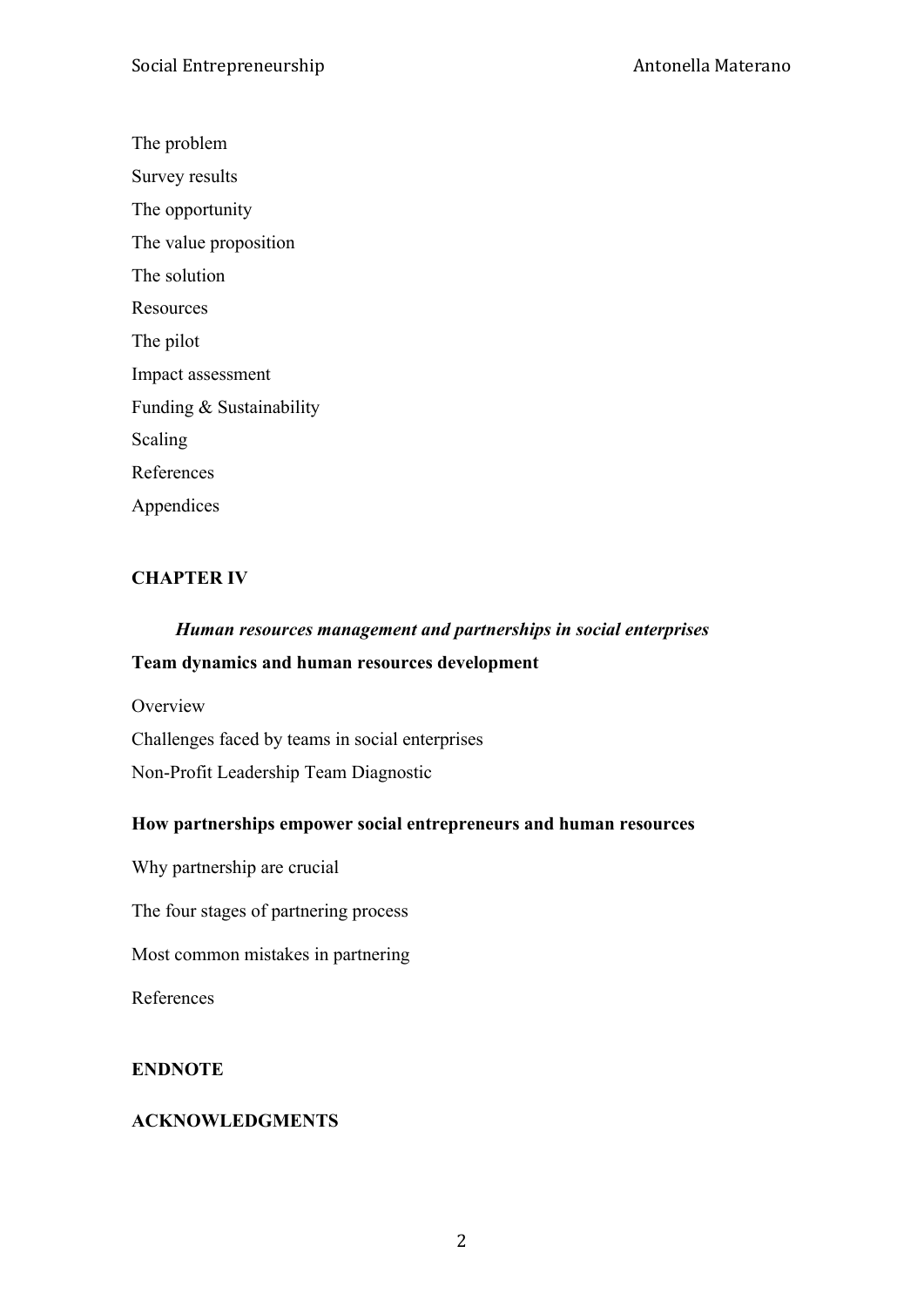#### **Preface**

This work is about people and organizations making a difference in the world. It displays not only the need and desire to repair the world but also the engagement of who is currently doing that. It is about people who strongly want to contribute to society's enhancement through generating powerful initiatives and want to engage in the interest of others who cannot act in themselves stake to improve the quality of their own lives.

"Everyone is a change maker. Social entrepreneurs are critical in this change – they have a vision, and they have a big impact." (Bill Drayton, founder of Ashoka)

In the majority of cases social entrepreneurs are moved by humanity, care and desire of improving society through serving their target community. Not only social entrepreneurship is an extremely discussed topic, but also it is a complex and multifaceted phenomenon that deserves to be deepened. Also, social entrepreneurship can be viewed through different theoretical perspectives and studied at different levels of analysis (Mair & Marti, 2004).

In order to accomplish the aforementioned comprehensive analysis, this paper is organized in four different chapters focusing on four distinctive and relevant forms of investigation about the main topic of interest, as showed in the table of contents.

The work intends to capture the attention and interest of a wide and heterogeneous audience, which include current and future *social entrepreneurs* who need comprehensive guidelines, best practices and lessons learned in order to successfully run their social projects, *investors* who would like to finance and promote social initiatives and desire to delve into their dynamics, *business managers* who intend to increase the reputation of their firms through Customer Social Responsibility,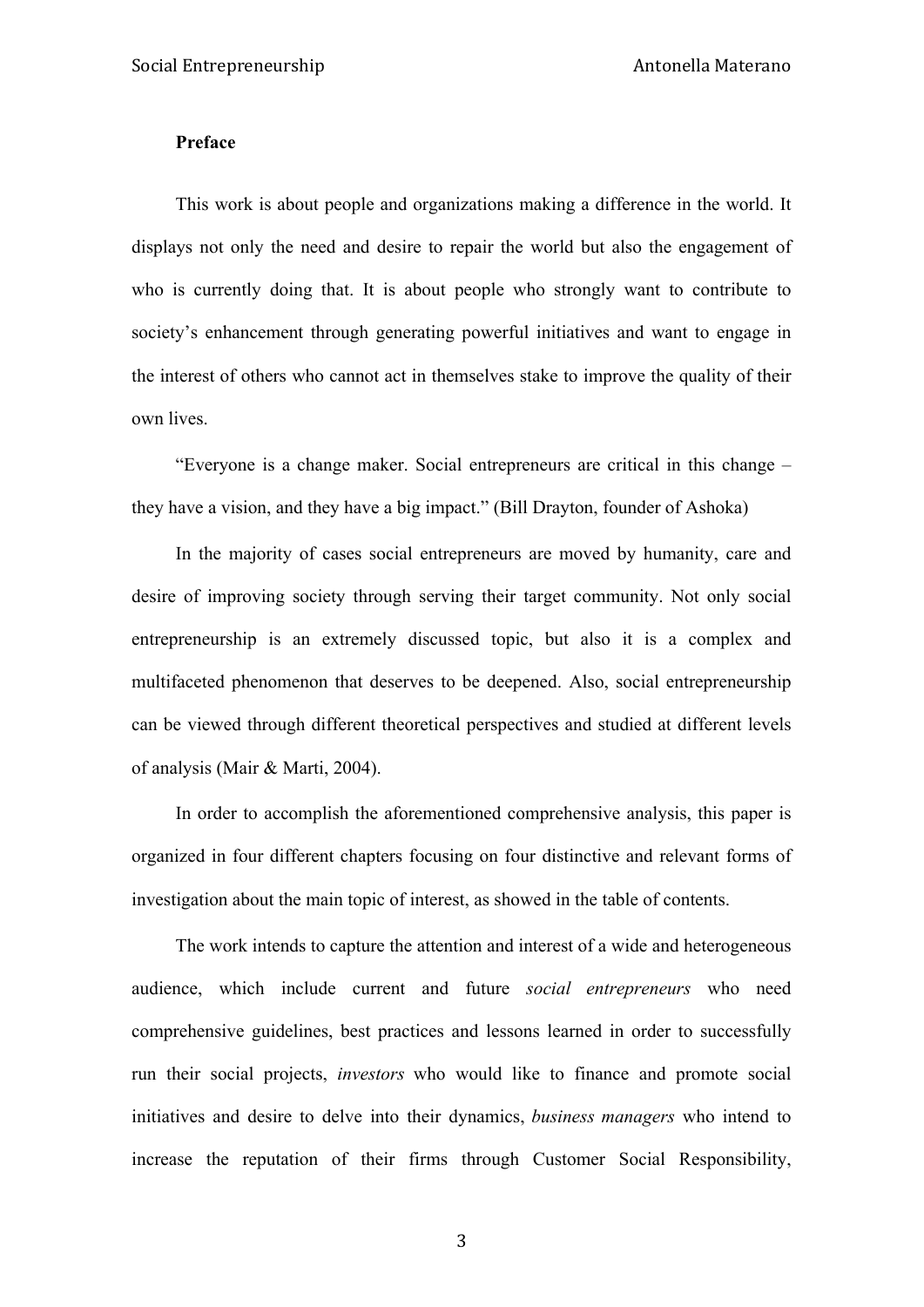*academics* who are interested in the field of social entrepreneurship and want to gain a deeper understanding of this phenomenon in order to conduct further investigations, and *students* who desire to learn more about this current and extremely discussed topic or want to build innovative social projects after their studies in order to make real and relevant changes in their society.

#### **Chapter I**

*"There is nothing more difficult to carry out, nor more doubtful of success, nor more dangerous to handle, than to initiate a new order of things. For the reformer has enemies in all those who profit by the old order, and only lukewarm defenders in all those who would profit by the new order."* (Niccolò Machiavelli)

The purpose of this exploratory study is to identify a common path followed by social entrepreneurs, so as to build a comprehensive empirical model.

Existing literature about social entrepreneurship is considered quite limited (Mair, Robinson & Hockerts, 2006) due to two main reasons: first, although this phenomenon was not born recently, it only lately boomed and raised the interest of society; second, few of the studies and findings available have an empirical foundation. Although the current literature highlights interesting findings in terms of common motivations, skills and personality characteristics owned by social entrepreneurs, there is a lack of practical guidelines derived from real cases. Therefore, a comprehensive model could be helpful to social entrepreneurs in identify the stages they need to go through in order to run a social enterprise, since they cannot rely on practices implemented by regular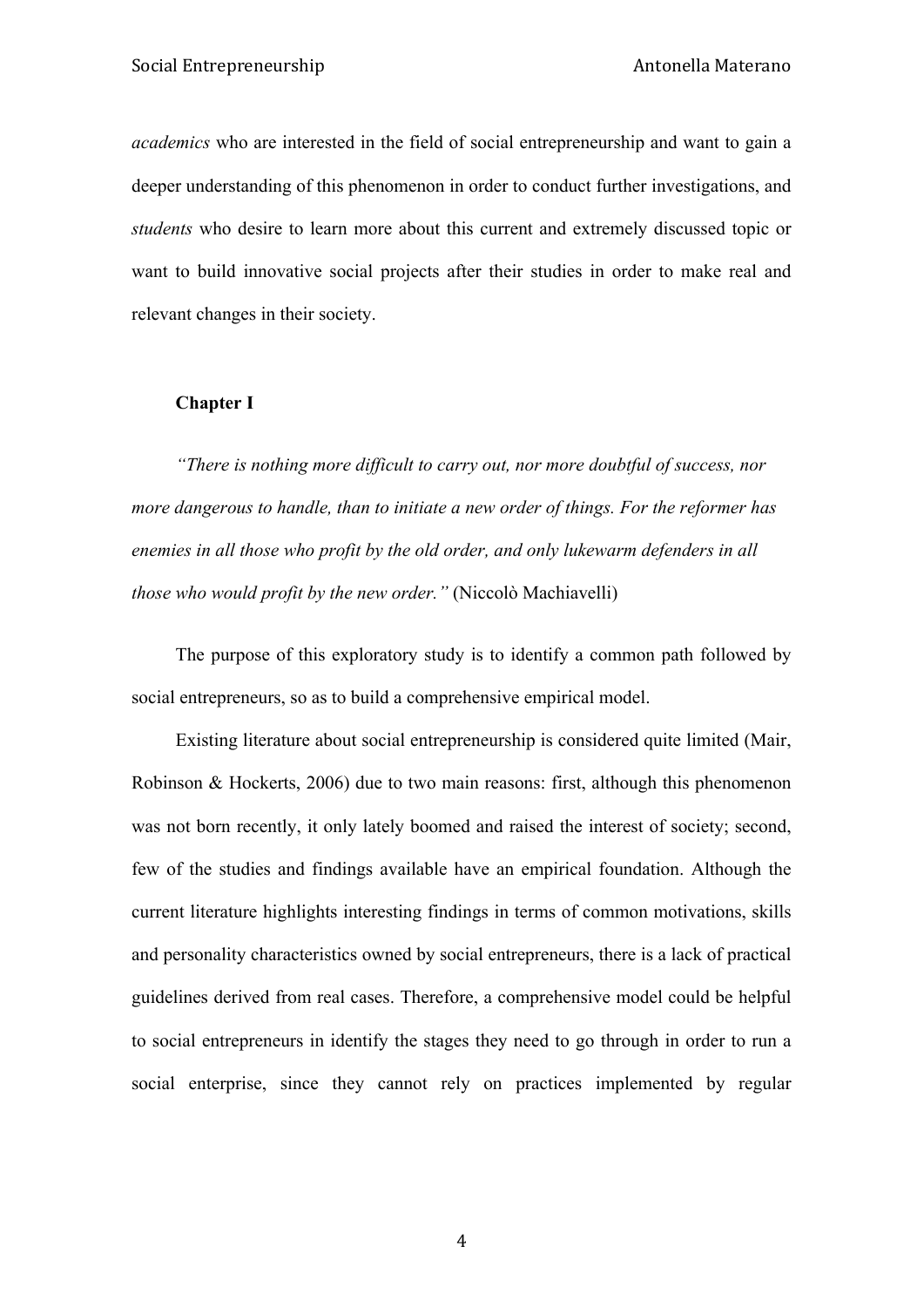enterprises. In order to overcome the aforementioned literature shortage, it is crucial to conduct an exploratory study that will lead to empirically based results.

The methodology used is qualitative interviews; in particular, semi-structured questions were addressed to a sample of ten social entrepreneurs, whose answers were transcribed and analysed.

The main result is represented by a five-stage pattern followed by social entrepreneurs: each stage is firstly described and further linked to specific challenges that social entrepreneurs face and assets they need during the process; each stage can be divided into further steps aiming to define entrepreneurs' actions in details (refer to the Table I for a detailed description of the model). Moreover, it is fundamental to highlight that some of these stages and challenges are peculiar to social entrepreneurship, differing from regular entrepreneurship.

|                               | 1.                                                                                      | 2.                                                 | 3.                                                        | 4.                                      | 5.                 |
|-------------------------------|-----------------------------------------------------------------------------------------|----------------------------------------------------|-----------------------------------------------------------|-----------------------------------------|--------------------|
| <b>Stage</b>                  | Diagnosis &<br><b>Idea</b>                                                              | <b>Pilot</b>                                       | <b>Business model</b>                                     | <b>Operation</b>                        | <b>Scale up</b>    |
| <b>Key</b><br><b>Features</b> | Vision<br>Passion                                                                       | Pragmatism<br>Objectivity                          | Analysis<br>Credibility                                   | <b>Effectiveness</b><br>Efficiency      | Promptness         |
| <b>Steps</b>                  | Social diagnosis<br>Idea generation<br>Skills analysis<br>Benchmarking<br>Team building | Business model<br>sketching<br>Pilot<br>Assessment | <b>Business model</b><br>Partnerships<br><b>Investors</b> | Reach target<br>Offer service<br>Impact | Growth<br>Scale up |

*Table I: Five-stage model*

The key conclusion is that it is possible to identify a common pattern that could guide current and future social entrepreneurs. Furthermore, this research paper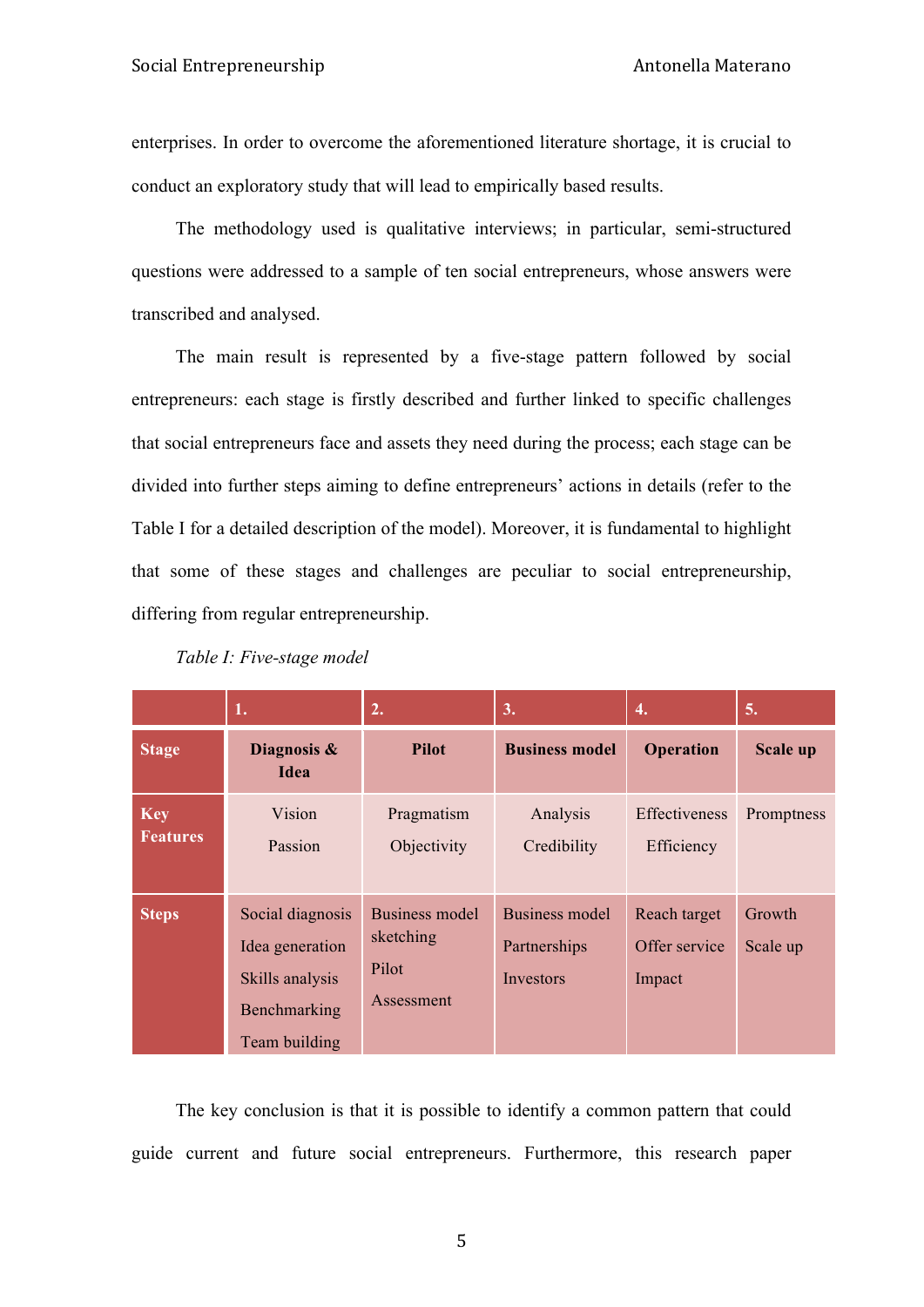emphasises best practices and lesson learned from current social entrepreneurs by leaving a powerful heritage to who is interested in make a real change in society.

The entire sample of entrepreneurs been interviewed shared with us that their enterprise mission is hidden beside the activities they implement. In other words, their operations are functional tools to reach the very and primary aim of the project, which always consists in creating a substantial social change. For instance, social enterprises operating through sports such as tennis, rugby and surf have the purpose of fostering young people in terms of values, passion, result-orientation, sacrifices, and team working, which are fundamental pillars in everyday life.

Henceforth, this work does not represent the conclusion of a study; conversely, it is the starting point for a positive present and future change that the world needs.

It is important to bear in mind one of the most powerful lessons learned from social entrepreneurs: instead of revisiting existing possible solutions, we should focus on making the impossible becoming possible. "You see things as they are and ask, 'Why?' I dream things as they never were and ask, 'Why not?'" (Shaw, 1921).

#### **Chapter II**

*"Give a man a fish and you feed him for a day. Teach a man to fish and you feed him for a lifetime."* (Lao Tzu)

The second chapter shows how companies can successfully engage in social entrepreneurship and make a concrete and valuable change in the world. The above topic is scrutinized through the analysis of the successful case of danone.communities, a social enterprise create by Groupe Danone.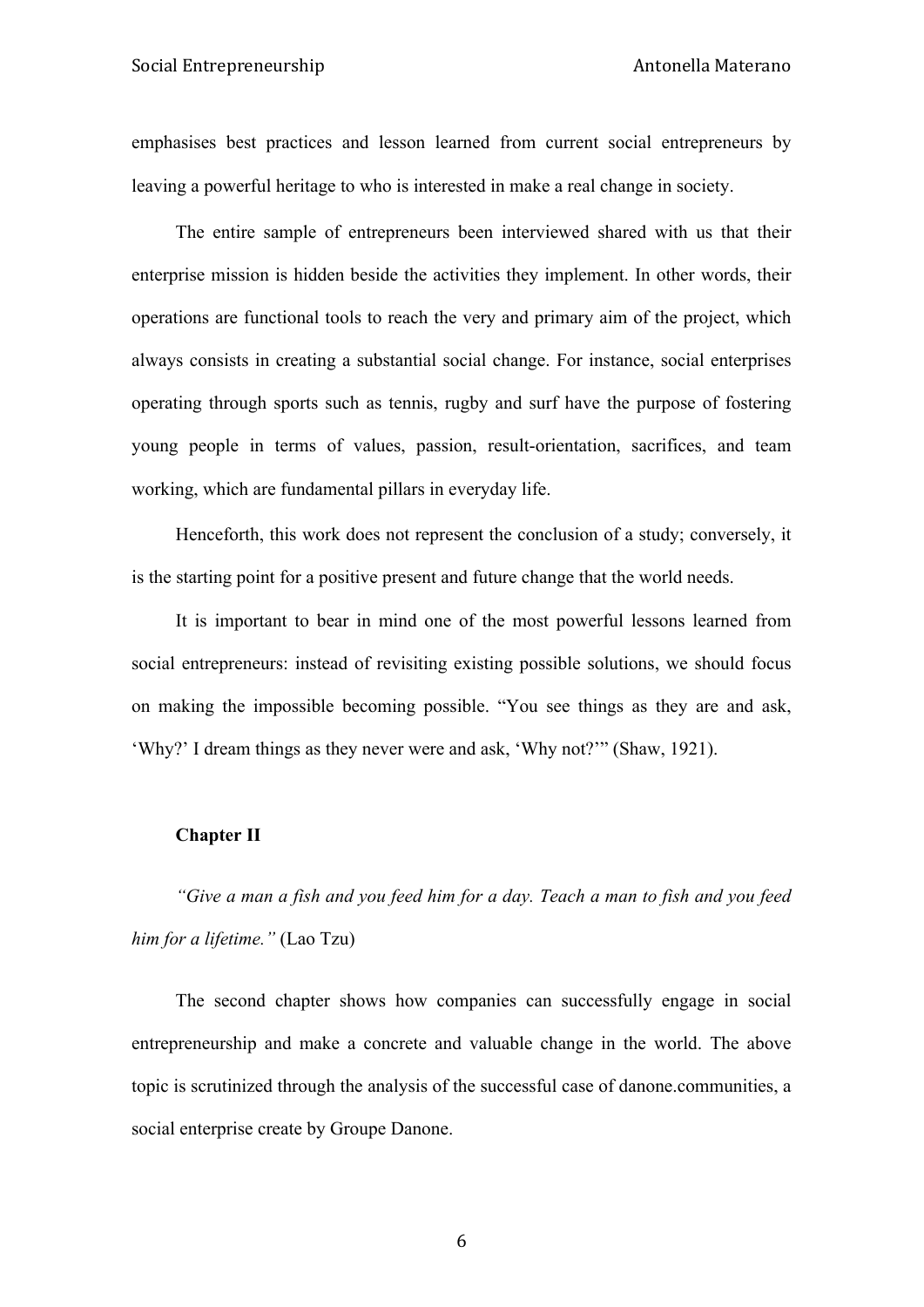In 2005 Franck Riboud - CEO of Danone - met Muhammad Yunus, founder of Grameen Bank, and due to their similar ideas about bringing progress to people in developing countries they set up a joint venture named Grameen Danone Foods. This company created a yogurt factory in Bangladesh with the mission of contributing to local development. From the beginning, the business was established to be sustainable and financially independent, focusing mainly on social goals such as improving health, creating jobs, reducing poverty and protecting the environment. Profits earned by the company are re-invested with the aim of running and expanding the business. Furthermore, danone.communities was created in December 2007 as funding institution designed to encourage social business initiatives. This project is an incubator of many new social business projects around the world, which use the mutual fund to support technical requirements of projects fighting poverty and malnutrition. Danone.communities are currently present in seven countries – Bangladesh, India, Cambodia, Mexico, France, Senegal and China – where they manage ten projects.

Two of the most successful projects are *Shokti+Doi* and *Laterie du Berger*. The first initiative aims to produce a nutrient yogurt for kids, named Shokti+Doi; thus, Grameen Danone created a yogurt plant in Bangladesh in order to support local community development along the entire value chain. Moreover, in order to enhance the sense of community and allow every part of the value chain to be sustainable, the project is rigorously integrated both upstream and downstream. Danone pays local farmers slightly more than they would receive from other customers, creating relevant and long-term oriented relationships with them. Regarding the downstream, only a small part of the yogurt is distributed through shops; a network of women who bring bags full of yogurt and allocate them to local villages delivers the majority.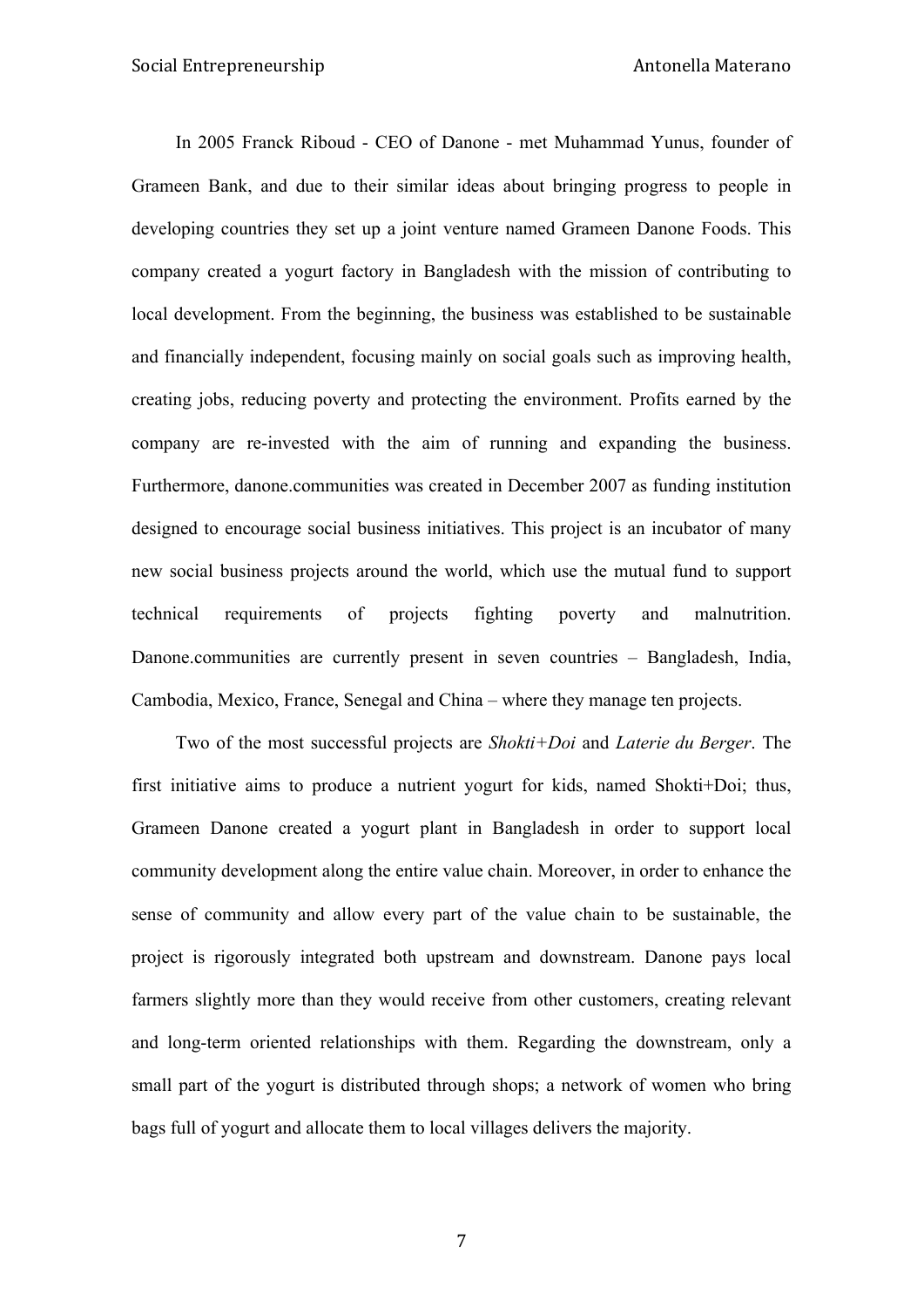The second project is *la Laterie du Berger* and it was born in Senegal in 2006 with the aim to develop and increase local dairy production. Overall, it provides regular income to dairy farmers, all the while offering quality nutritional products to a broad public. Concerning its functioning, *la Laiterie du Berger* collects milk from Fulani dairy farmers and processes it into yogurts and other dairy products. In a country where 90 % of consumed milk is imported in powdered form, this social business encourages local dairy production and contributes to Senegal's autonomy in terms of food. *La Laterie du Berger* is a dynamic business at the service of social objectives; in fact, different services are offered beside milk collection, such as hygiene, cattle feed, vet services, breeders' organization, technical supervision, veterinary and insemination services. As a consequence, herders earn higher incomes on a more regular basis and local supply becomes definitely more profitable than importing powder milk.

As a result of the aforementioned initiatives' implementation, Franck Riboud changed Danone´s concept, by setting up three main goals of the company: health and nutrition attitude, global presence, and more flexible and informal business. Furthermore, he launched the "Danone Way", leading to socially responsible corporate value and applying sustainable development in less developed countries with the aim to bring health and food to as many people as possible. The initiatives carried out by Danone.communities have been achieving amazing progress around the world and they definitely embody best practices that business companies could implement in order to relevantly contribute to society improvement.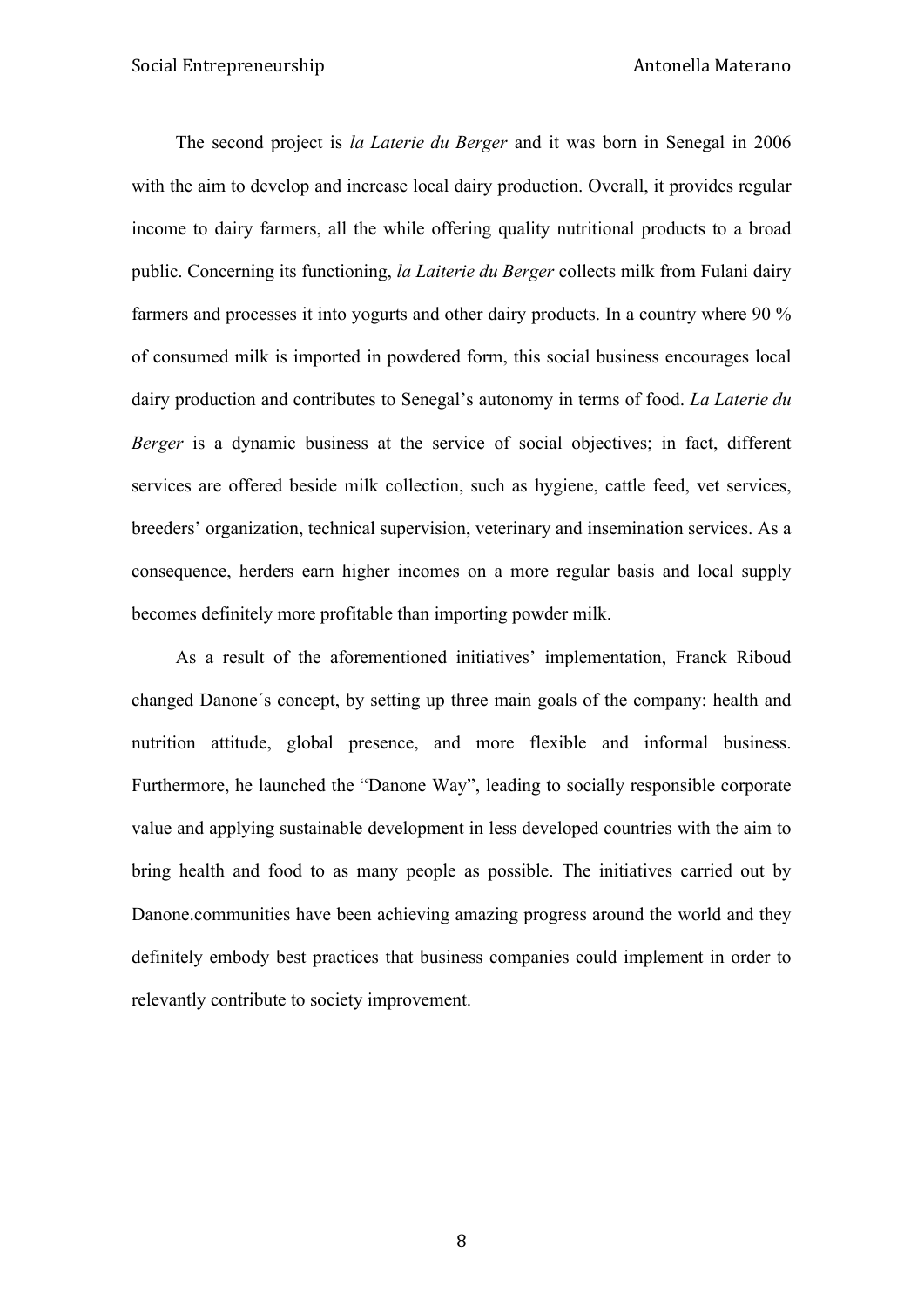#### **Chapter III**

*"The most powerful source in the world is the big idea, but only if it is in the hands of a good entrepreneur. This can move the world."* (Bill Drayton)

Chapter three focuses on how a social entrepreneurship structured solution can add value to traditional entrepreneurship, by examining the case of V.I.V.A. - a social enterprise ideated by a team of Master students, including me - that aims to support traditional entrepreneurs in running their businesses, focusing on Veneto region – located in the North of Italy.

The problem addressed is small and medium enterprises' bankruptcy, often triggering entrepreneurs' suicide. From the beginning of this century, globalization and new competition from emerging markets were attacking Veneto businesses that tried to defend by promoting excellence and quality of production. Also, financial crisis and European debt crisis hit strongly. Since 2009 more than 100,000 jobs were lost, more than 3000 companies filed for bankruptcy, 1122 only last year, and from recent studies in first 5 years of life 49.6 % of firms close for failure. Closing a firm is not an isolated story; in fact failures generate negative externalities for the whole society. In Veneto, where the concept of failure culturally represents a shame for failing even in own life, crisis leaded to a terrible escalation of suicides.

In order to understand the extent to which the problem and its causes are important for the community, a survey was addressed to a sample of Veneto's entrepreneurs, verifying that initial assumptions were true.

The solution to tackle the above issue is a social enterprise called V.I.V.A., which is the acronym of Venture of Interconnected Volunteering Activities. This initiative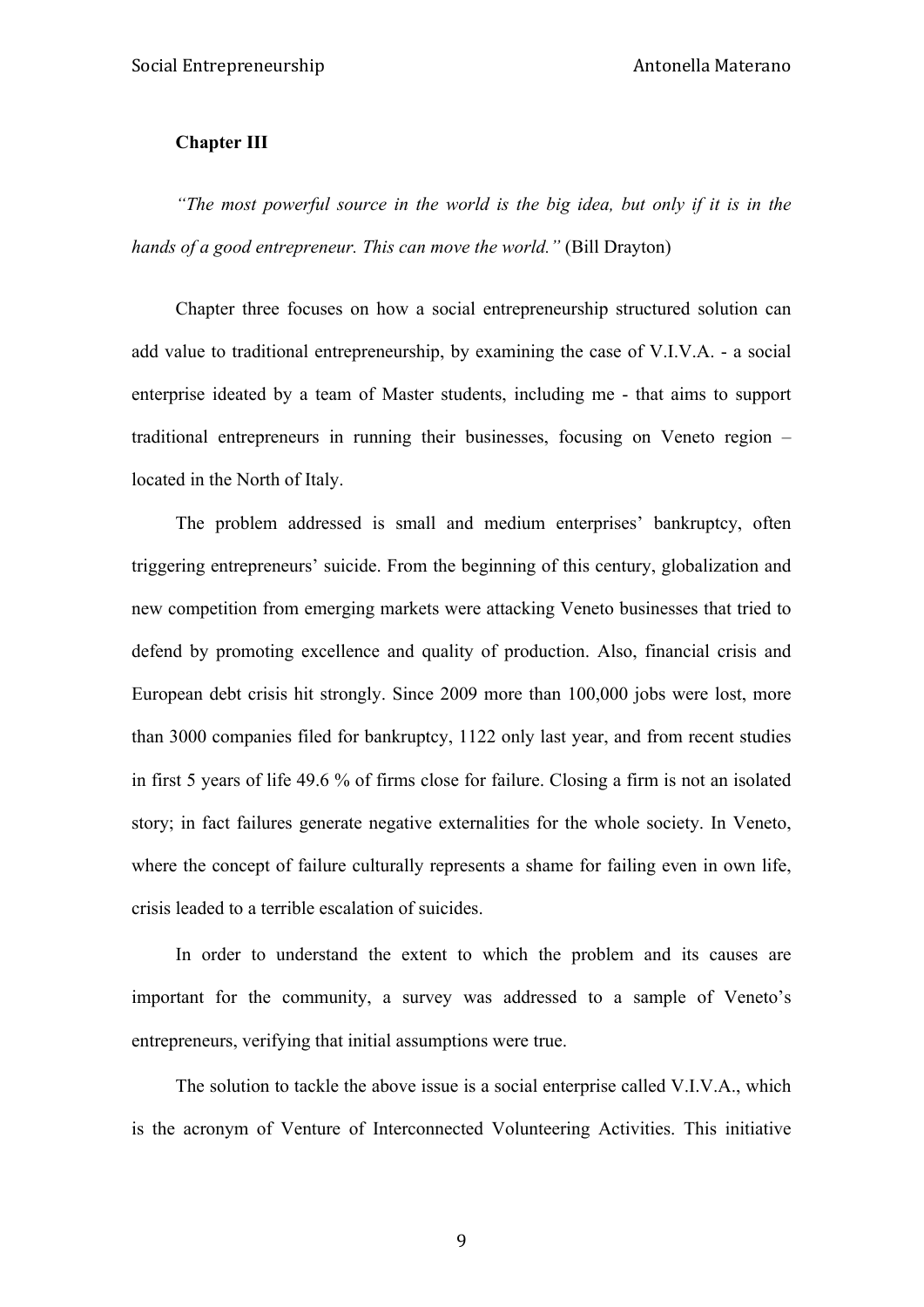contributes to the personal and professional success of Veneto's entrepreneurs by delivering a wide-ranging and integrated set of services aimed to assist them through an interconnected network of psychological, legal and business supports. Benchmarking with currently existent solutions confirms that V.I.V.A. represents a wider and complete solution to the problem; in fact, existing initiatives represent a fragmented range of solutions that should be interrelated in order to create more value.

#### **Chapter IV**

#### *"They are ordinary people doing extraordinary things"* (LaBarre & Fishman)

The fourth chapter emphasises the importance of human resources management and partnerships in social enterprises. It provides a comprehensive overview on team dynamics and human resources development but also a powerful tool, called Non-Profit Leadership Team Diagnostic. Furthermore, the chapter illustrates how partnerships empower social entrepreneurs and human resources.

Although social entrepreneurs are considered the most formidable engine of their projects, social enterprises cannot succeed thanks to one leader in isolation. The entire and various set of human capital, such as management, volunteers, and auxiliary staff, should be empowered in order to impact on the project outcomes and achievements. Since ineffective teams can impact moral, passion and can lead to wasting valuable organizational resources, group dynamics and development should be a priority in social organizations, where ordinary people do extraordinary things.

Dewey & Kaye Non-profit Consulting has been providing consulting to non-forprofits, associations, foundations and government entities, by combining expertise in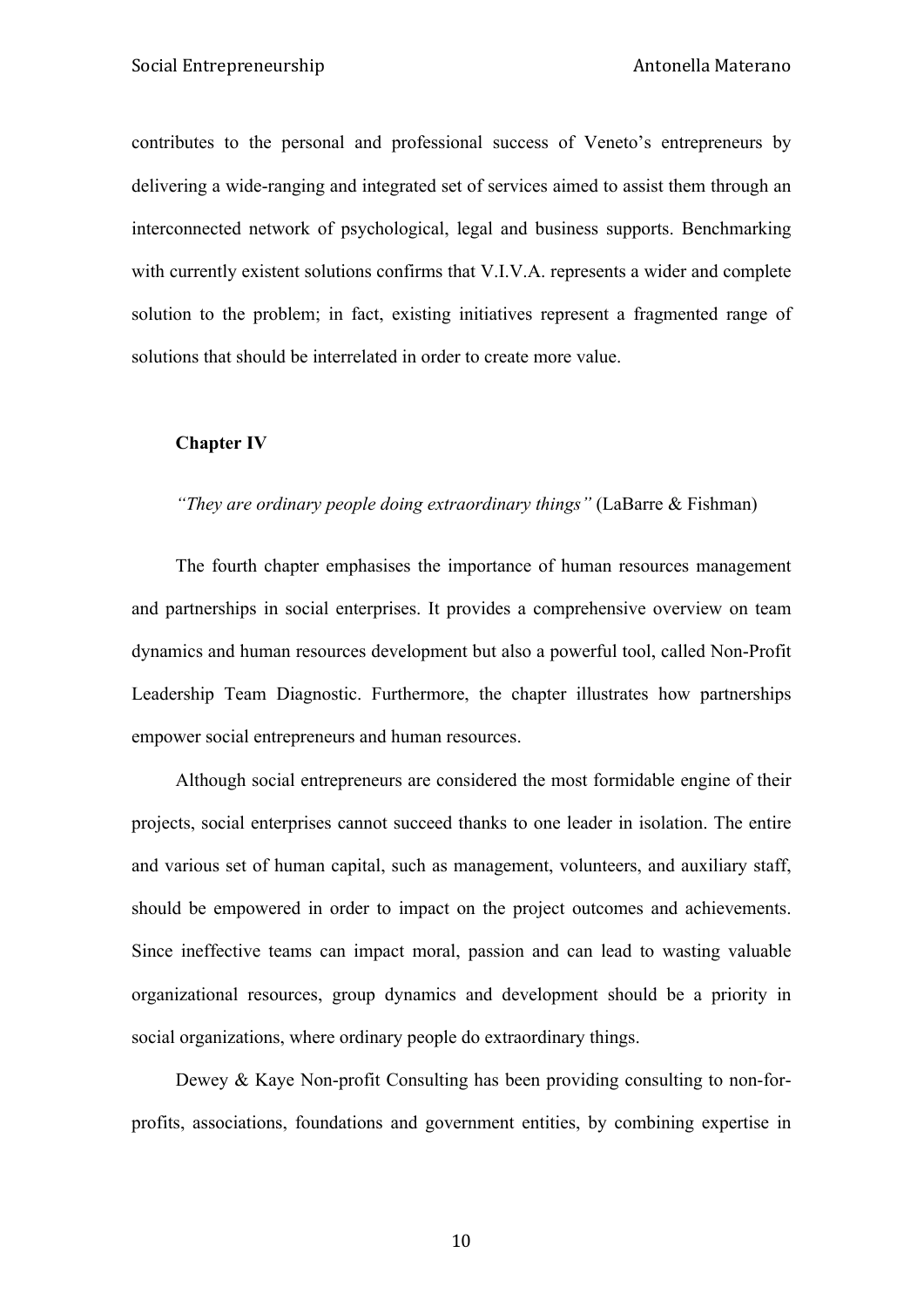non-for-profit sector with the financial competency of its parent company. Hence, the firm explores the most common challenges faced by non-for-profit teams, possible remedies and useful tools. The key challenges faced by teams in social enterprises are:

1. Lack of the Big Picture,

2. Inexistent shared path, priorities, objectives and/or values,

3. Wide tolerance of underperformance and lack of accountability,

4. Business acumen and key skills are limited or absent,

5. Communications and meetings among individuals and within teams are scarce and unproductive,

6. Differences of team members are not perceived as valuable.

Moreover, in order to diagnose and start building effective and successful teams, Dewey & Kaye Consultants created the Non-Profit Leadership Team Diagnostic, a powerful tool with the potential of enhancing team dynamics and relationships in social enterprises, consisting of 26 team trait that should be rated using a scale from 1 to 5; results should be compiled and analysed, computing the average rate for each question. Henceforth, the lowest rated areas should be reviewed and discussed among peers, referring to the aforementioned specific remedies. Conclusively, teams should agree on a specific action plan for tackling the areas of intervention.

Shifting the focus on partnerships, when referring to social enterprises, they can be seen as tools to build valuable long-term relationships among humans rather than among economic entities, such as in the case of traditional business arena.

Some of the crucial consequences obtained by implementing partnerships are:

• Empowering human capital, both entrepreneurs and volunteers, by creating synergies and exploit a wide range of soft skills,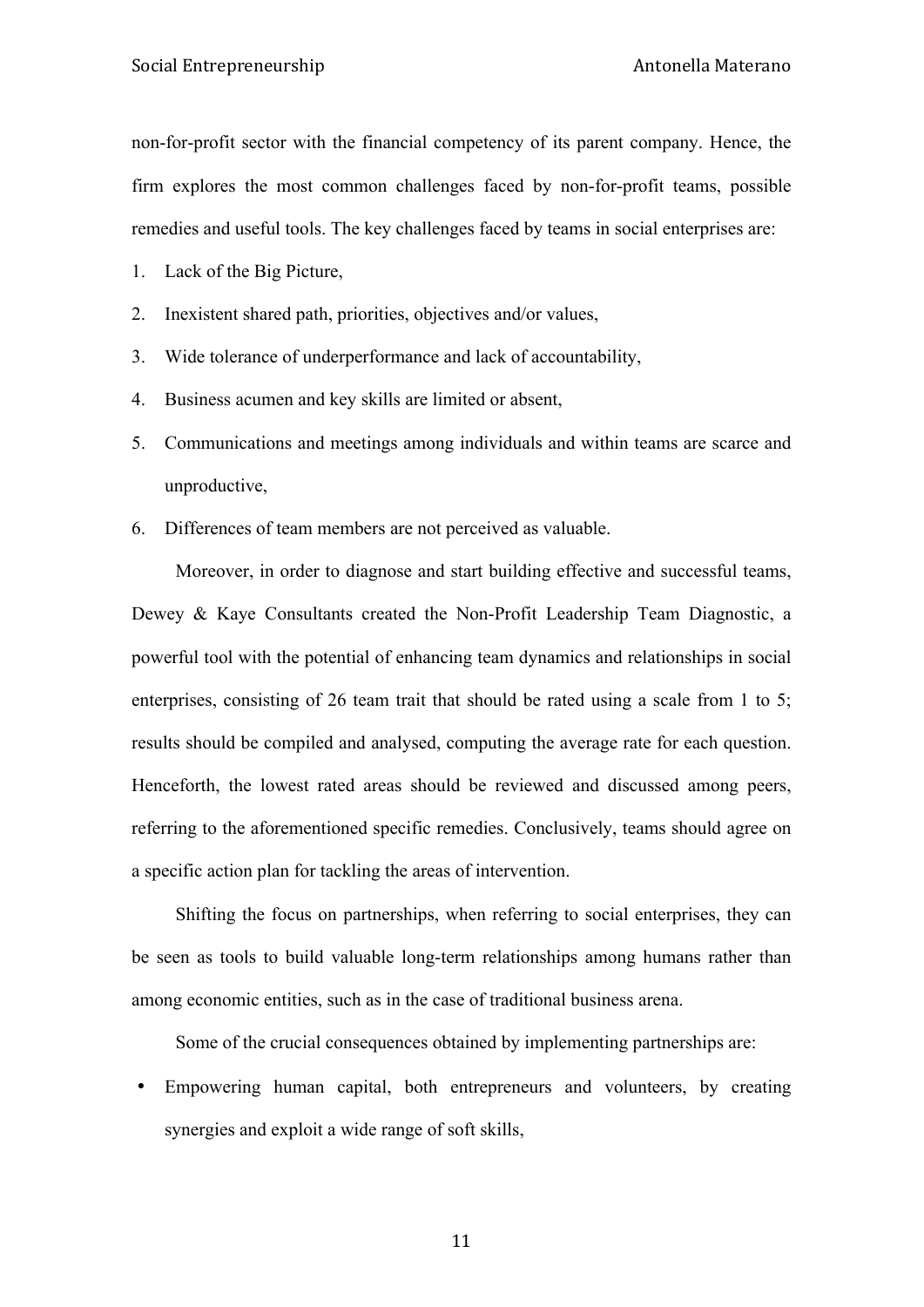- Sharing skills and experience: social entrepreneurs constantly face challenges requiring diversity in expertise, experience and resources,
- Rising capacity to solve problems: having different perspectives about the challenges faced would allow finding more feasible solutions,
- Increasing the probability of implementations: partnerships empower entrepreneurs in terms of readiness of action and willingness to carry on agreed plans.

Four stages can be identified when analysing the partnering process, each of which has specific contents and different duration in time, in particular:

- 1. Exploration and consultation,
- 2. Building the partnership,
- 3. Implementing the partnership,
- 4. Sustaining, replicating and scaling up.

A further analysis allows identifying particular mistakes related to each phase of the partnering process. In particular, a common fault in phase 1 is the lack of sense of involvement among partners whether not all of them took part in the design stage of the project, in phase 2 it important to avoid ignoring differences in power, capabilities and interests of the different partners, in phase 3 partners should avoid insufficient and superficial communication among partners, in phase 4 it is crucial to build team competences for scale up.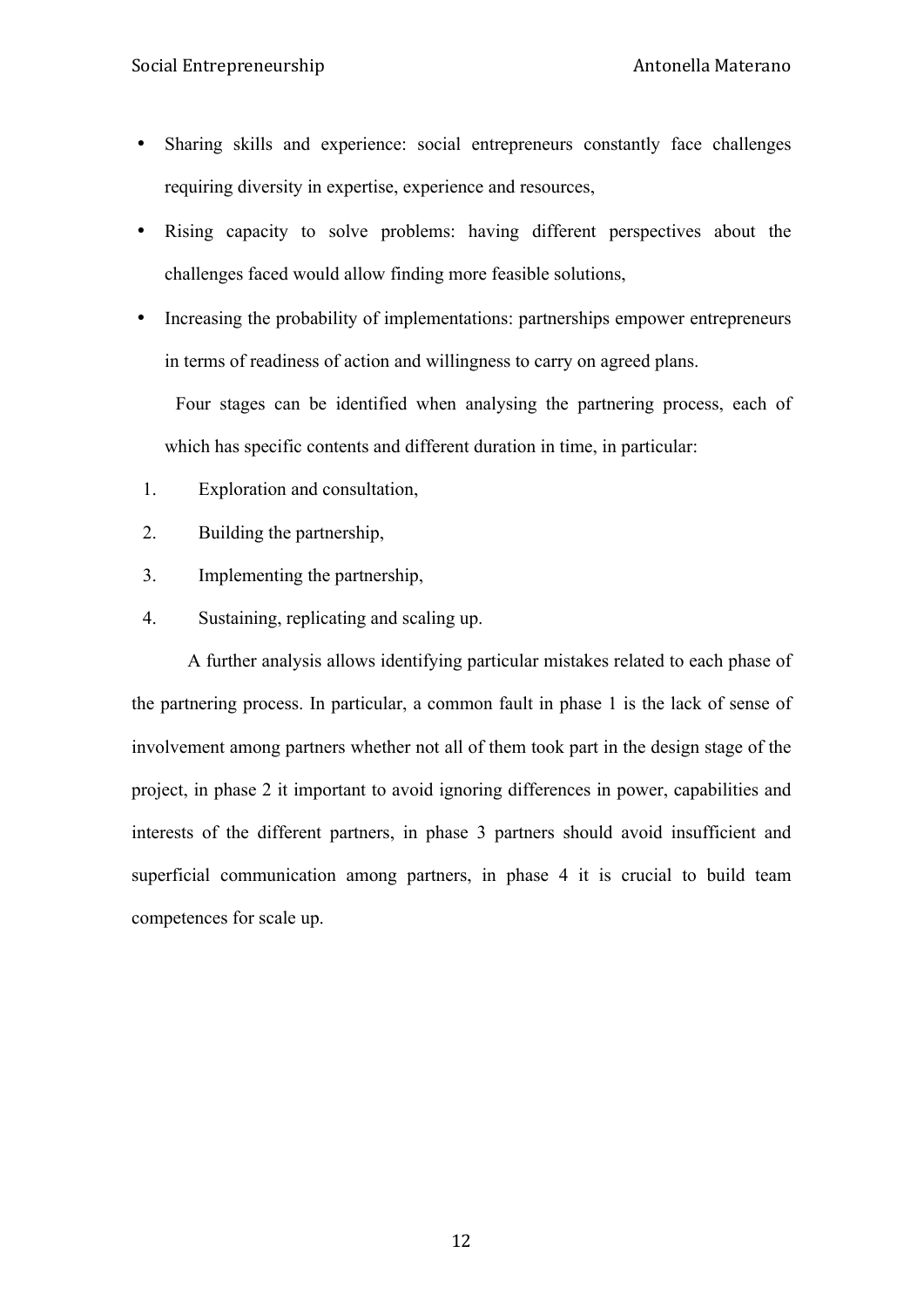#### **Bibliography**

#### **Chapter I**

- Aldrich, H. & Martinez, M.A. (2001). *Many are called, but Few are Chosen: An Evolutionary Perspective for the study of Entrepreneurship*. Entrepreneurship Theory and Practice (Summer).
- Bird, B.J. (1998). *Implementing Entrepreneurial Ideas: The case for intention*. Academy of Management Review 13(3): 442-461.
- Boodhoo, R. & Purmessur, R. D. (2009). *Justifications for Qualitative Research in Organisations*: *A Step Forward*. The Journal of Online Education. New York.
- Bornstein, D. (1998). *Changing the World on a Shoestring*. The Atlantic online (www.theatlantic.com).
- Bornstein, D. (2007). *How to Change the World*. Oxford University Press.
- Boschee, J. (1998). *Merging Mission and Money: A Board Member's Guide to Social Entrepreneurship*. National Center for Nonprofit Boards.
- Creswell, J. W. (2003). *Research design: Qualitative, quantitative, and mixed methods approaches.* Thousand Oaks, CA: Sage.
- Creswell, J. W. (2007). *Qualitative inquiry & research design: Choosing among five approaches* (2nd ed.). Thousand Oaks, CA: Sage.
- Drayton, W. (2002). *The Citizen Sector: Becoming as Entrepreneurial and Competitive as Business.* California Management Review 44(3): 120-132
- Elkington, J. & Hartigan, P. (2008). *The Power of Unreasonable People. How Social Entrepreneurs create markets that change the world.* Harvard Business Press.
- Folkestad, B. (2008). *Analysing Interview Data: Possibilities and Challenges.*  Eurosphere Online Working Paper Series, Working Paper No.13 (December)
- Gall, M. D., Gall, J. P., & Borg, W. R. (2003). *Educational research: An introduction* (7th ed.). Boston, MA: A & B Publications.
- Gartner, W. B. & Birley, S. (2002). *Qualitative Methods in Entrepreneurship Research* (Special Issue). Journal of Business Venturing, Vol. 17, Issue 5.
- Gendron, G. (1996). Flashes of Genius, Inc. 18: 30-38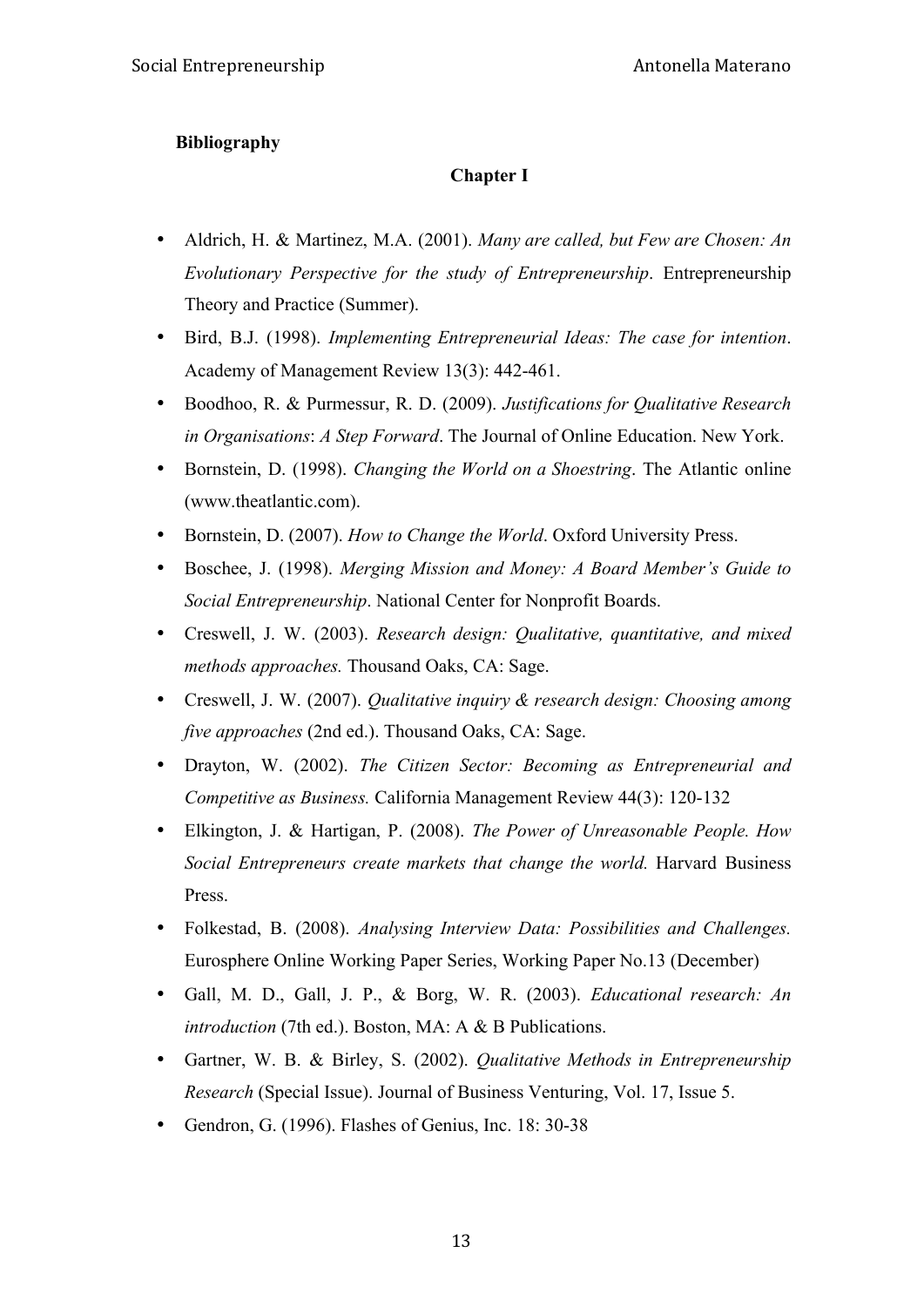- Kuratko, D. F. & Hodgetts, R. M. (2004). *Entrepreneurship: Theory/practice/process.* Mason, OH: Thomson South-Western.
- Kuratko, D. F. & Hornsby, J. S. (2009). *New venture management: The entrepreneur's roadmap.* Upper Saddle River, NJ: Pearson: Prentice-Hall.
- Kvale, S. (2007). *Doing interviews.* Thousand Oaks, CA: Sage.
- Labarre, P., Fishman C., et al. (2001). *Who's Fast Leaders 2002*. Fast Company.
- London, M. & Morfopoulos, R. (2010). *Social Entrepreneurship - How to Start Successful responsibility and community-based Initiatives for Advocacy and Change*. Routledge.
- Mair, J. & Marti, I. (2004). *Social entrepreneurship research: A source of explanation, prediction, and delight.* Journal of World Business.
- Mair, J., Robinson, J. and Hockerts, K. (2006). *Social Entrepreneurship*. Palgrave Macmillan.
- McLeod, H. (1997). *Cross Over, Inc*. 19: 100-105.
- McNamara, C. (1999). *General Guidelines for Conducting Interviews.*  Minnesota.
- Morse, R. & Dudley, L. (2002). *Civic Entrepreneurs and Collaborative Leadership*. PA Times. August: 3.
- Penner, L. A. & Fritzche, B. A. (1993). *Measuring the prosocial personality: Four construct validity studies.* Toronto: American Psychological Association.
- Prabhu, G. N. (1999). *Social Entrepreneurship Leadership*. Career development International 4(3): 140-145.
- Osterwalder, A., Pigneur, Y., Smith, A. et al. (2010). *Business Model Generation*. Self published.
- Shaw, G. B. (1903). Maxims for Revolutionists. Cited by Elkington, J. & Hartigan, P. (2008). The Power of Unreasonable People. How Social Entrepreneurs create markets that change the world. Harvard Business Press.
- Shaw, G. B. (1921). Back to Methuselah. Cited by Elkington, J. & Hartigan, P. (2008). The Power of Unreasonable People. How Social Entrepreneurs create markets that change the world. Harvard Business Press.
- Thompson, J., Alvy, et al. (2000). *Social Entrepreneurship – a new look at the people and the potential*. Management Decision 38(5): 328-338.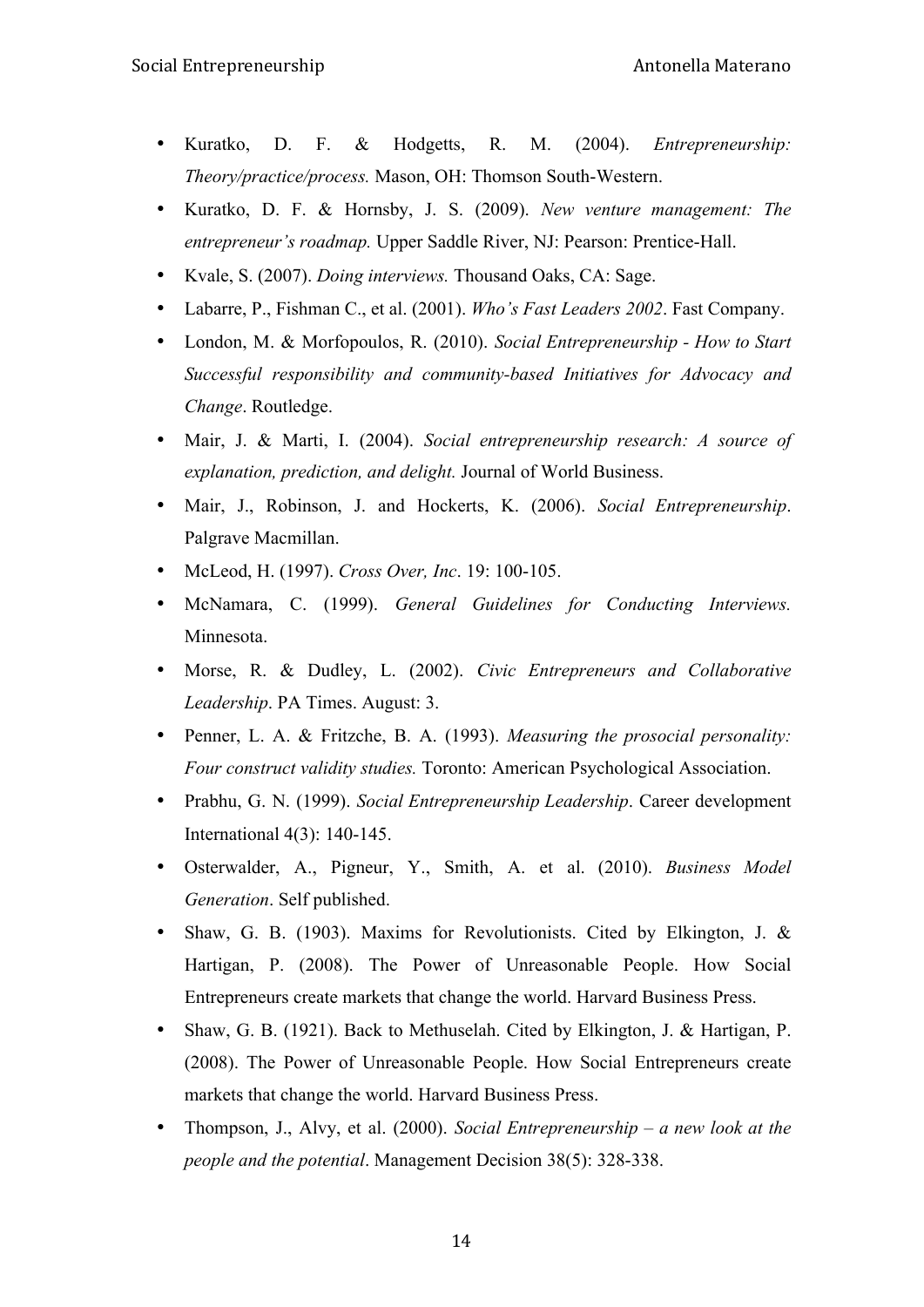- Turner, D. W., III (2010). Qualitative interview design: A practical guide for novice investigators. *The Qualitative Report, 15(3),* 754-760. Retrieved from http://www.nova.edu/ssss/QR/QR15-3/qid.pdf
- Waddock, S. A. & Post, J. E. (1991). *Social Entrepreneurship and Catalytic Change*. Public Administratiom Review 51(5): 393.
- Weick, K.E. (1979). *The Social Psychology of Organizing.* McGraw Hill.

#### **Chapter II**

- BBC News. 2009. James Melik. www.news.bbc.co.uk (Accessed April 25, 2013).
- BBS (2004). *Bangladesh Statistical Year Book*. Bangladesh Bureau of Statistics, Dhaka, Bangladesh.
- Danone South Africa. 2013. www.danone.co.za (Accessed April 26, 2013).
- Danone. 2013. www.danone.com (Accessed April 28, 2013).
- Danone.communities. 2013. www.danonecommunities.com (Accessed April 20, 2013).
- Down to Earth. 2013. Danone. www.downtoearth-danone.tumblr.com/ (Accessed April 20, 2013).
- ESSEC Business School Knowledge. 2012. Cécile Renouard. www.knowledge.essec.edu (Accessed April 25, 2013).
- Grameen Credite Agricole. 2013. www.grameen-credit-agricole.org (Accessed April 25, 2013).
- Moyo, D. (2009). *Dead Aid*. New York: Farrar, Straus and Giroux.
- National Institute of Population Research and Training (NIPORT), Mitra and Associates, and Macro International (2009). *Bangladesh Demographic and Health Survey* (2007). Dhaka, Bangladesh and Calverton, Maryland, USA: National Institute of Population Research and Training, Mitra and Associates, and Macro International.
- Pederson, J. P., Grant, T. (2000) *International Directory of Company Histories*, Vol. 32. St. James Press.
- Poverty.com. 2013. www.poverty.com (accessed April 28, 2013).